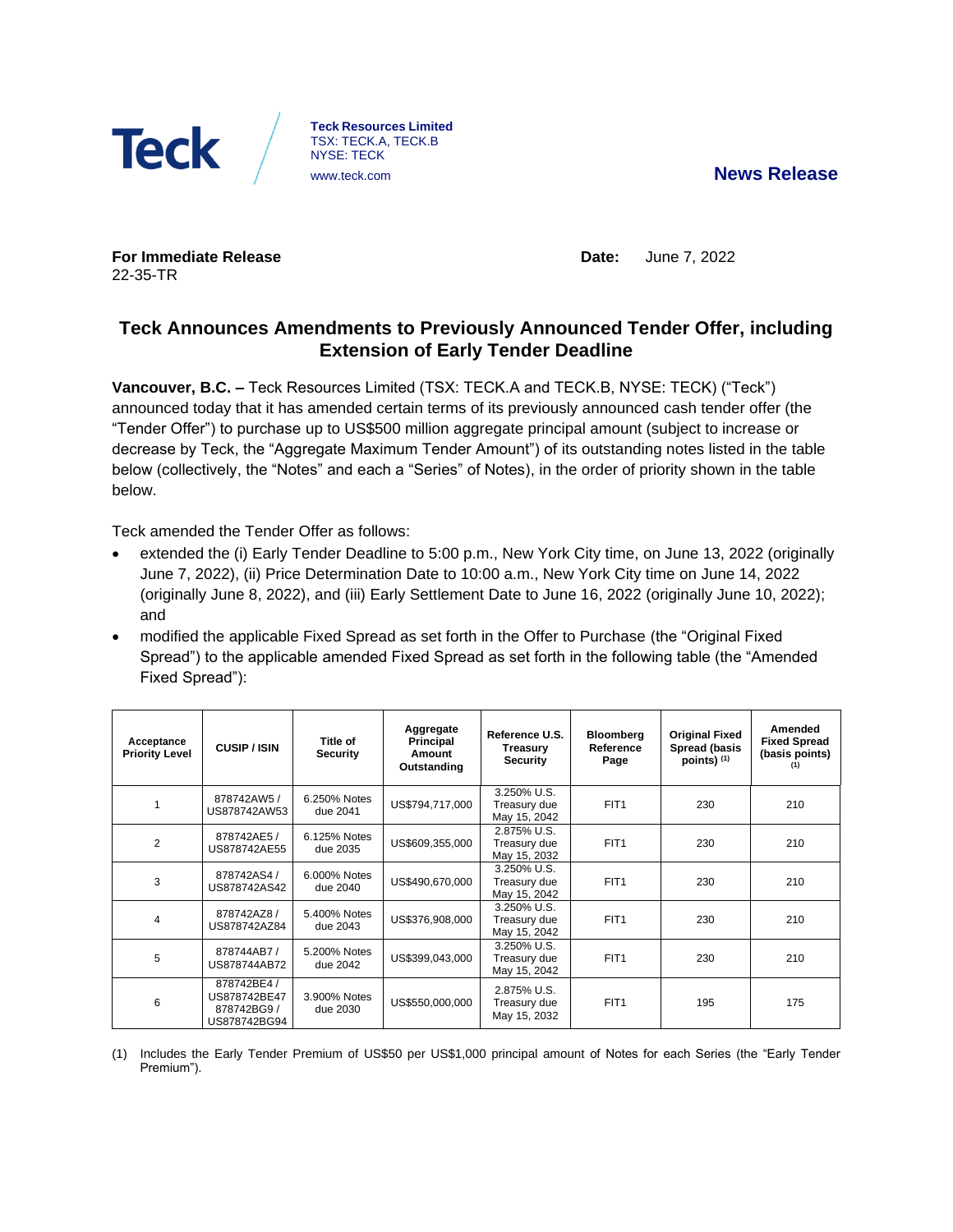The terms and conditions of the Tender Offer are described in an Offer to Purchase dated May 24, 2022 (as it may be amended or supplemented, the "Offer to Purchase"). The Tender Offer is subject to the satisfaction of certain conditions as set forth in the Offer to Purchase, which may be obtained from Global Bondholder Services Corporation as described below. Subject to applicable law, Teck may waive any and all of these conditions or extend, terminate or withdraw the Tender Offer with respect to one or more Series of Notes and/or increase or decrease the Aggregate Maximum Tender Amount. The Tender Offer is not conditioned upon any minimum amount of Notes being tendered. In accordance with the terms of the Tender Offer, the withdrawal deadline was 5:00 p.m., New York City time, on June 7, 2022. As a result, tendered Notes may no longer be withdrawn, except in certain limited circumstances where additional withdrawal rights are required by law (as determined by Teck). Capitalized terms used in this news release and not defined herein have the meanings given to them in the Offer to Purchase.

Except as set forth herein, all other terms and conditions of the Tender Offer described in the Offer to Purchase remain unchanged.

J.P. Morgan Securities LLC and TD Securities (USA) LLC are the Lead Dealer Managers and Barclays Capital Inc., RBC Capital Markets, LLC and SMBC Nikko Securities America, Inc. are the Co-Dealer Managers for the Tender Offer. Global Bondholder Services Corporation is the Tender Agent and Information Agent. Persons with questions regarding the Tender Offer should contact J.P. Morgan Securities LLC at (toll-free) (866) 834-4666 or TD Securities (USA) LLC (toll-free) at (866) 584-2096. Requests for copies of the Offer to Purchase and related materials should be directed to Global Bondholder Services Corporation at (+1) (212) 430-3774, (toll-free) (855) 654-2015 or [contact@gbsc](mailto:contact@gbsc-usa.com)[usa.com.](mailto:contact@gbsc-usa.com) Questions regarding the tendering of Notes may be directed to Global Bondholder Services Corporation at (toll-free) (855) 654-2015.

This news release is neither an offer to purchase nor a solicitation of an offer to sell the Notes. The Tender Offer is made only by the Offer to Purchase and the information in this news release is qualified by reference to the Offer to Purchase dated May 24, 2022. There is no separate letter of transmittal in connection with the Offer to Purchase. None of Teck, its boards of directors, the Dealer Managers, the Tender Agent and Information Agent or the trustee, with respect to any Notes is making any recommendation as to whether holders should tender any Notes in response to the Tender Offer, and neither Teck nor any such other person has authorized any person to make any such recommendation. Holders must make their own decision as to whether to tender any of their Notes, and, if so, the principal amount of Notes to tender.

### **Forward Looking Statements**

This news release contains certain forward-looking information and forward-looking statements as defined in applicable securities laws (collectively referred to as "forward-looking statements"). Forwardlooking statements include: statements regarding the terms and timing for completion of the Tender Offer, including the acceptance for purchase of any Notes validly tendered and the expected Early Tender Deadline, Expiration Date and settlement dates thereof; the potential increase or decrease of the Aggregate Maximum Tender Amount; and the satisfaction or waiver of certain conditions of the Tender Offer.

Forward-looking statements involve known and unknown risks, uncertainties and other factors, which may cause the actual results, performance or achievements of Teck to be materially different from any future results, performance or achievements expressed or implied by the forward-looking statements. Factors that may cause actual results to vary include, but are not limited to, conditions in financial markets,